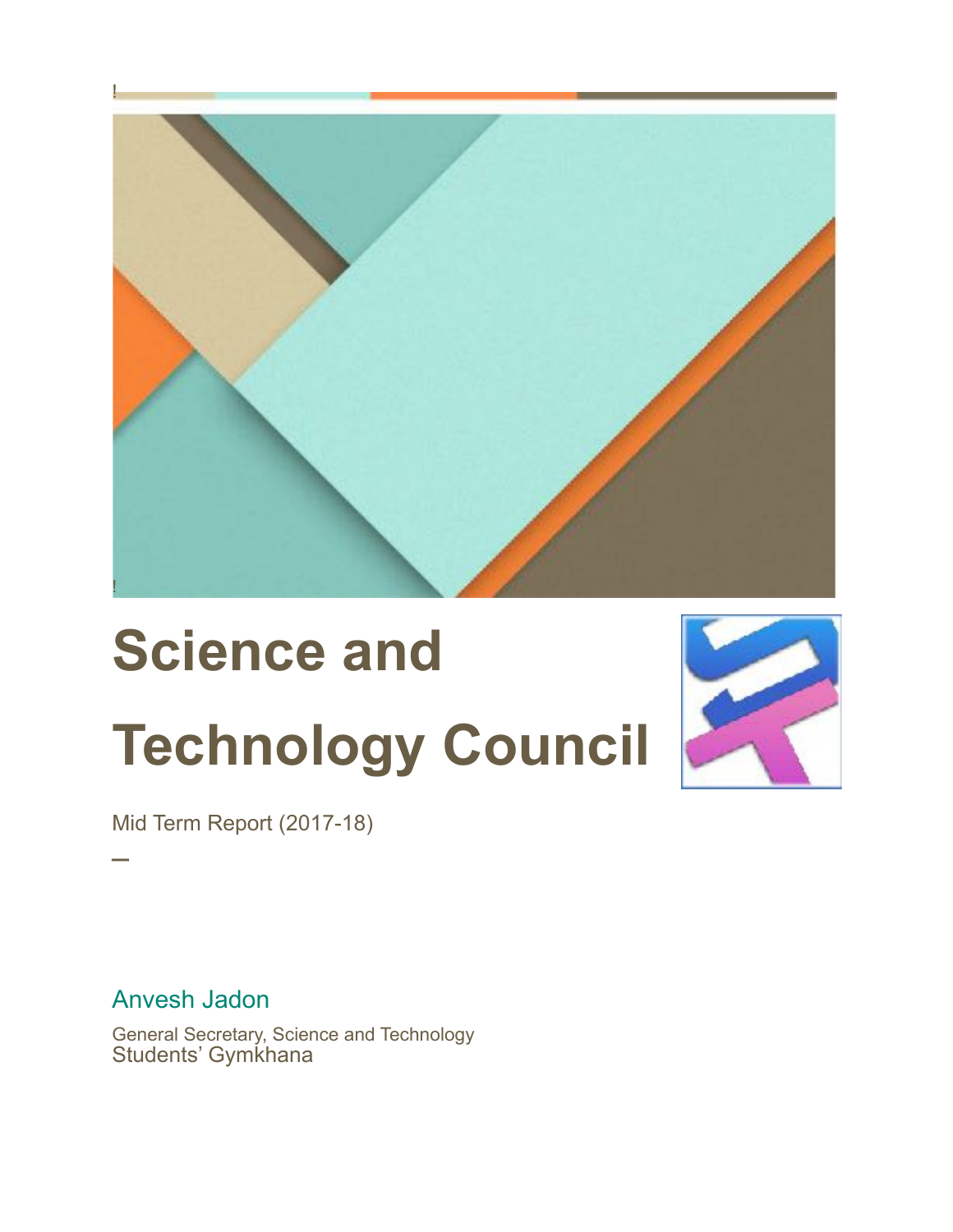# **Structure of Council**

!

- Clubs:<br>
 Aeromodelling Club<br>
 Electronics Club<br>
 Programming Club<br>
 Robotics Club
	-
	-
	-
	-

- 
- 
- 
- 
- Hobby groups:<br>
•• BRaIN<br>
•• DesCon<br>
•• Gliding<br>
•• Science Coffee House

- 
- Teams:<br>
 Team IGVC<br>
 Formula SAE<br>
 AUV
	-

- Executives:<br>
 Media and Publicity<br>
 Management<br>
 Tinkering Lab
	-
	-
	- Council Executive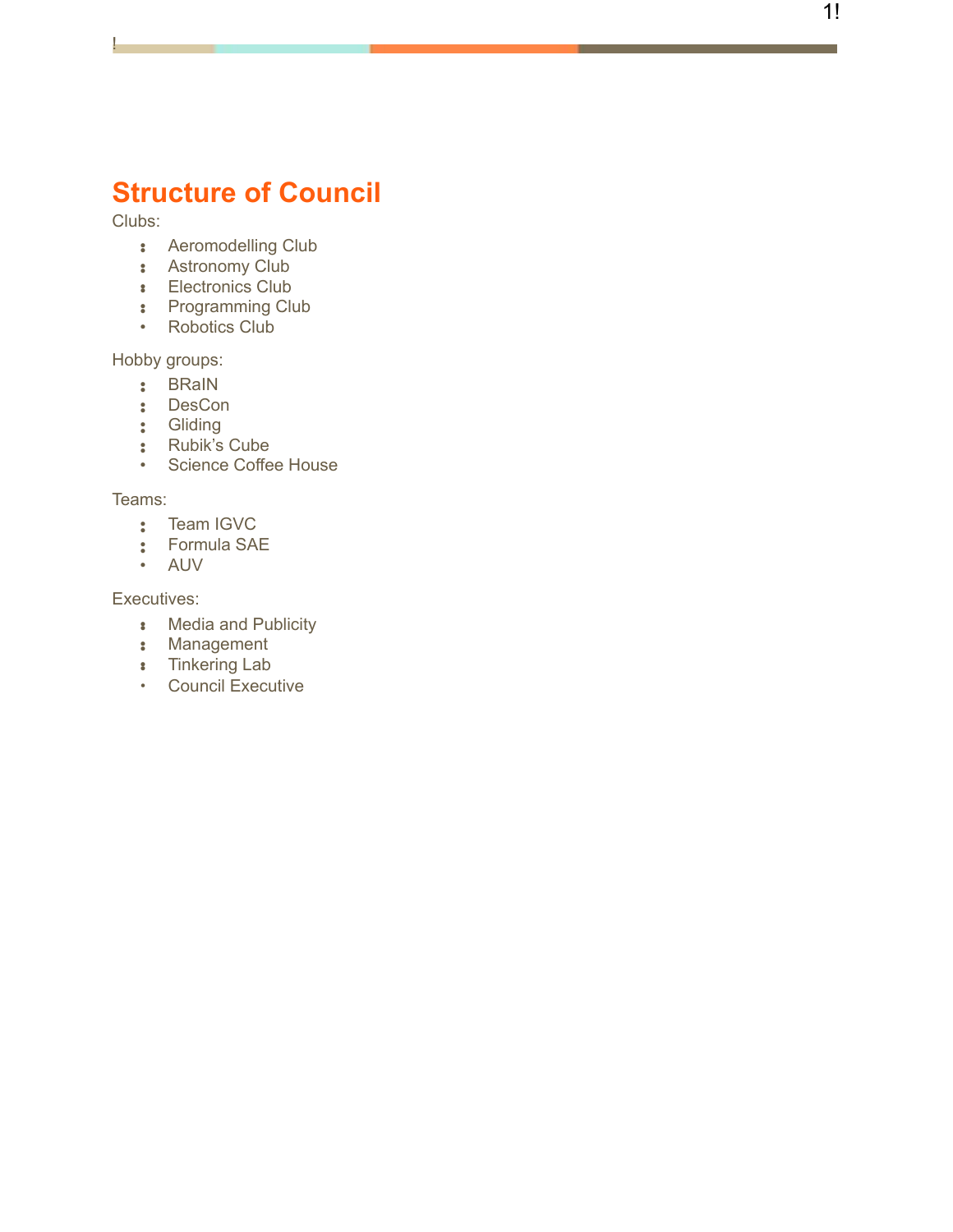# **Budget**

!

All the council activities including summer camp, workshops and competitions are supported through Gymkhana Fund.

Gymkhana Budget: The budget for the term 2017-18 is Rs. 724950. The council has utilized approximately Rs. 13,39,000 for conduction of various activities up till now. The extra budget was reallocated from SSF and SAF.

The institute teams and advanced long term projects are supported through other institute funding sources. Currently, council has one Dean R&D account for the same with budget of Rs. 8,30,000. Still, the council needs to find new funding sources to sustain its teams.

# **Overview of Activities**

## I. Sci Tech Summer Camp 2017 - Introductory Session

The session was organised to introduce the freshmen about Sci-Tech Summer Camp 2017. All the club coordinators and hobby group leaders presented various project ideas and events planned for the summer. Apart from this, core team members (including the General Secretary) were there to represent the council and discuss with students about the need and motivation behind such an activity.





## II. Sci Tech Day 2017

Every year council organizes this event to commemorate the last years performance and foster a sense of belongingness among all its members. The event started with exhibition of all the major projects followed by a felicitation ceremony. It was organized on April 16, 2017 where the current Dean of Students' Affairs and Faculty Counsellor of Science and Technology Council felicitated the students for their contributions.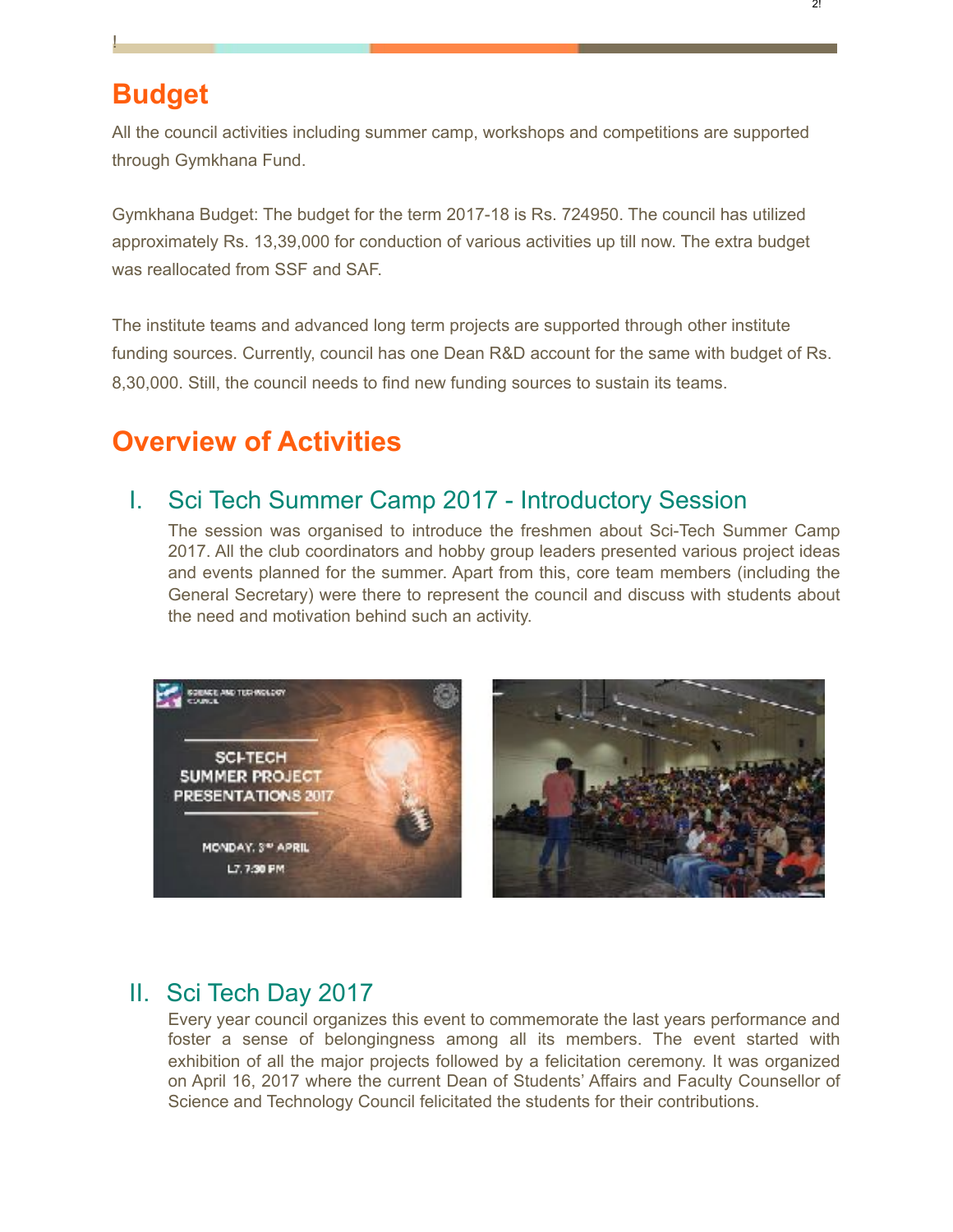## III. Sci Tech Summer Camp 2017

All the clubs and hobby groups undertook projects for students. Around 350 students stayed back in campus from 20th May to 9th July for the Sci Tech Summer Camp 2017. Students along with club coordinators worked on different projects under different domains of science and technology.





## IV. Summer Camp 2017 Evaluation and Exhibition

All the clubs and hobby groups organized final summer camp presentation with an exhibition inviting the whole campus community on 9th July 2017. The respective faculty advisors and senior members were also present. They interacted with the teams and evaluated the projects.

## V. Sci Tech Pavilion

An exhibition is organized every year during Orientation Program to provide a complete exposure of all kind of council activities to UG and PG freshmen. This time SNT Pavilion was organized for four days where freshers got to interact with the club members, discussed with them their prior experiences, and desire to be a part of any particular club. Some faculty members were also there to see the students' work and appreciated them.

All the projects done under Science and Technology Council including Institute teams were there to showcase their work.

## VI. Lectures and Workshops

Lectures and Workshops were organized in three different phases: Summer Camp Series, Introductory Series and Takneek Series, providing freshmen with multiple opportunities to be a part of any club or council activity. The council also organised introductory workshops from different clubs between 5-7 August 2017 for freshers. Further, some more workshops were organised to give students an exposure for Takneek events.



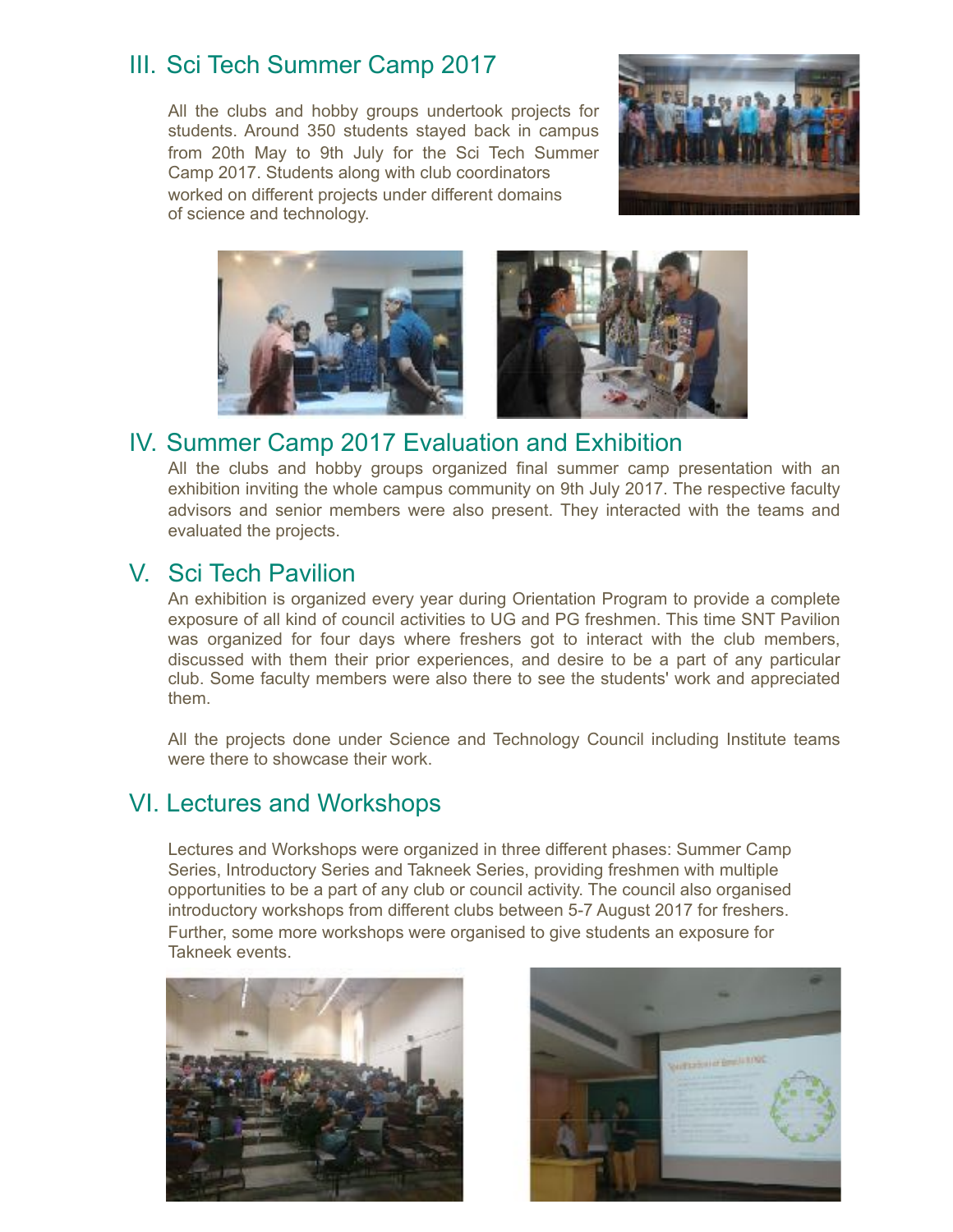## VII. Takneek 2017

!

The intra IITK science and technology championship was organised during 7th – 10th September 2017. Crypto and SNT Code were organised on 1st and 2nd September, with participation from all the five pools. Effort to conduct some events on same weekend as that of SnT Code was success and Crypto went on smoothly without any technical glitches and saw a huge participation.





## VIII. Talks and Meets

Science Coffee House conducted the introductory talk session of the year primarily aimed at the freshers. The freshers were introduced to each other and information about the club was disseminated.

Five talks were given namely:-

- ❖ OMG! There is a black hole in my basin!' black holes and general relativity [Navya Gupta]
- ❖ 'The Halting Problem' [Chetan Vuppulury]
- ❖ 'And you thought you knew infinity' countability and uncountability in Mathematics [Himanshu Shukla]
- ❖ 'Language and AI' [Prannay Khosla]
- ❖ 'The Quantum Solution Topological Quantum Computing' [Aniket Maiti]

Apart from the talks, the freshers were briefed about the events in takneek conducted by the Science Coffee House.

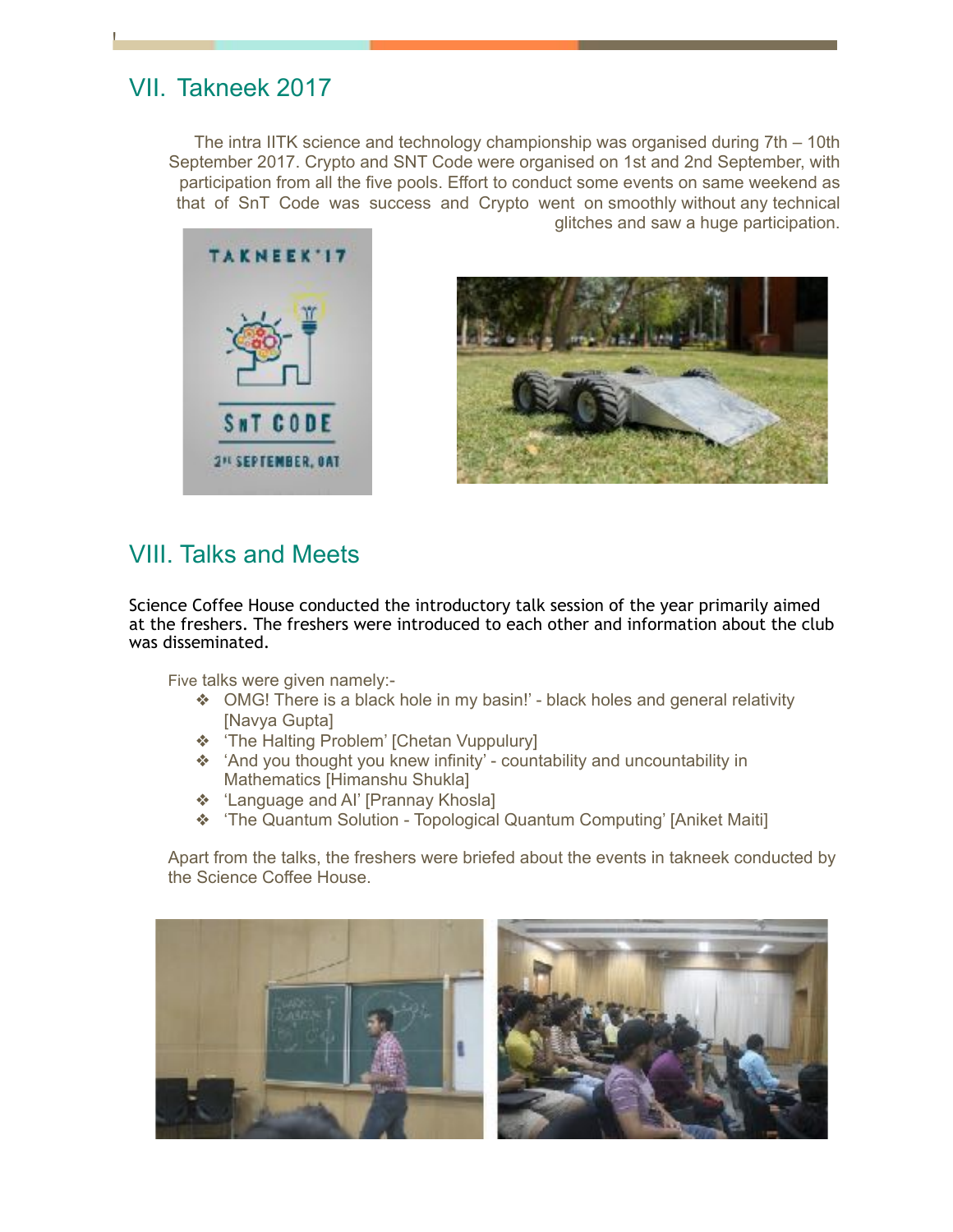## IX. Sci-Tech Week

!

Sci-Tech Week;17 was conducted in first week of November'2017 where Lectures and workshops were held on advanced topics and a competition on club level was organized on weekends comprising of Hacka-thons and quizzing competitions.

## X. Winter Camp 2017

Winter Camp was also organized by the council this year in Dec'17 where students were encouraged to do projects through which they can participate in technical festivals. Also, short duration projects like Club Automation were completed within the time frame.

Winter Camp has now started to become a culture in the council and thus to promote the camp more profusely like Summer Camp, proper encouraging steps are necessary for next two years.

## XI. 6th Inter-IIT Tech Meet

Science and Technology Council took a contingent of 33 students to participate in 6th edition (2nd official) of Inter-IIT Tech Meet where we grabbed 1 gold medal, 2 silver medals, 4 bronze medals. We overall stood 4th in 21 IITs.

## **External Events**

- NIOT SAVe Team AUV is working on his robot and are planning to participate in NiOT Singapore in July'19.
- IGVC (Intelligent Ground Vehicle Competition) The team is working with Prof. Mangal Kothari and are expected to complete there task by December. The team is planning to participate in IGVC'18 being held in Michigan in June'2018.
- Formula Student India 2018 This year IITK Motorsports took part in the FSAE and they fabricated the whole body using carbon fiber which enhance both the looks and strength. The team stood 15 in the competition comprising of 60 teams from all over India.

# **Projects**

## I. Aeromodelling Club

#### **Balsa Payload Carrier**

An airplane with maximum payload fraction within a limited dimension.

#### **Composite Glider**

A Glider made with composite material like glass and carbon fibre to improve the aerodynamics of glider.

#### **Other projects were -**

**F3P Magnus Plane**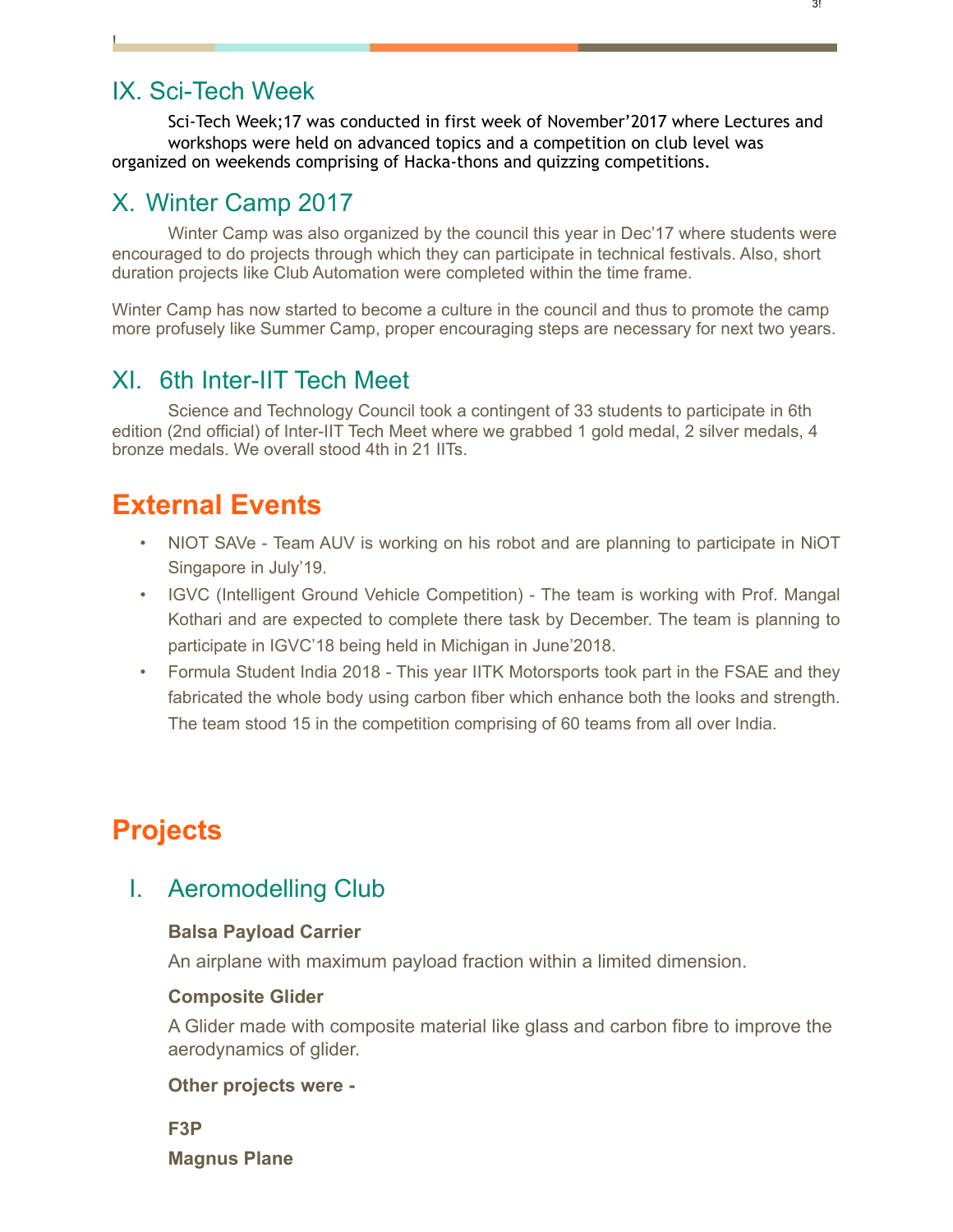**RC Omithopter Wing Configurations Quadcopter Aerial Maneuvers Composite Flying Wing** 

!





### II. Astronomy Club

#### **Automatic Star Pointer**

To guide the beginners for the observation of sky using the computer software which provides the coordinates of the stars to the laser pointer mounted on a system of gears and motors.

#### **Observatory Automation for photometry(OAP)**

To automate the whole procedure starting from the opening of the dome shutters of the observatory to the process of aligning to the desired celestial objects (like stars, Messier etc) and taking photographs, along with remotely controlling the observatory.

During summers, Astronomy Club, IIT Kanpur was contacted by the Nutspace Edutech Limited to host an observation session at our observatory for the school students of classes 2 to 9 under the guidance of Prof. Amitabh Pandey.

## III. Electronics Club

#### **Brain Computer Interface**

Project was aimed at extracting and classifying the EMG signals from various regions of Brain through electrodes placed on scalp. Classified four types of thoughts : Rest, Intense Math, Fast Calculations on Blackboard, 3D Object Imagining. When a test subject does one of the above tasks, the computer accurately predicts the task being performed.Project was recognized as "Best Overall Project of SnT Council".

#### **Neural Networks on FPGA**

Implemented neural networks on a FPGA board. Main focus was to identify objects in a given image. Was able to store the picture and display it on the monitor using the neural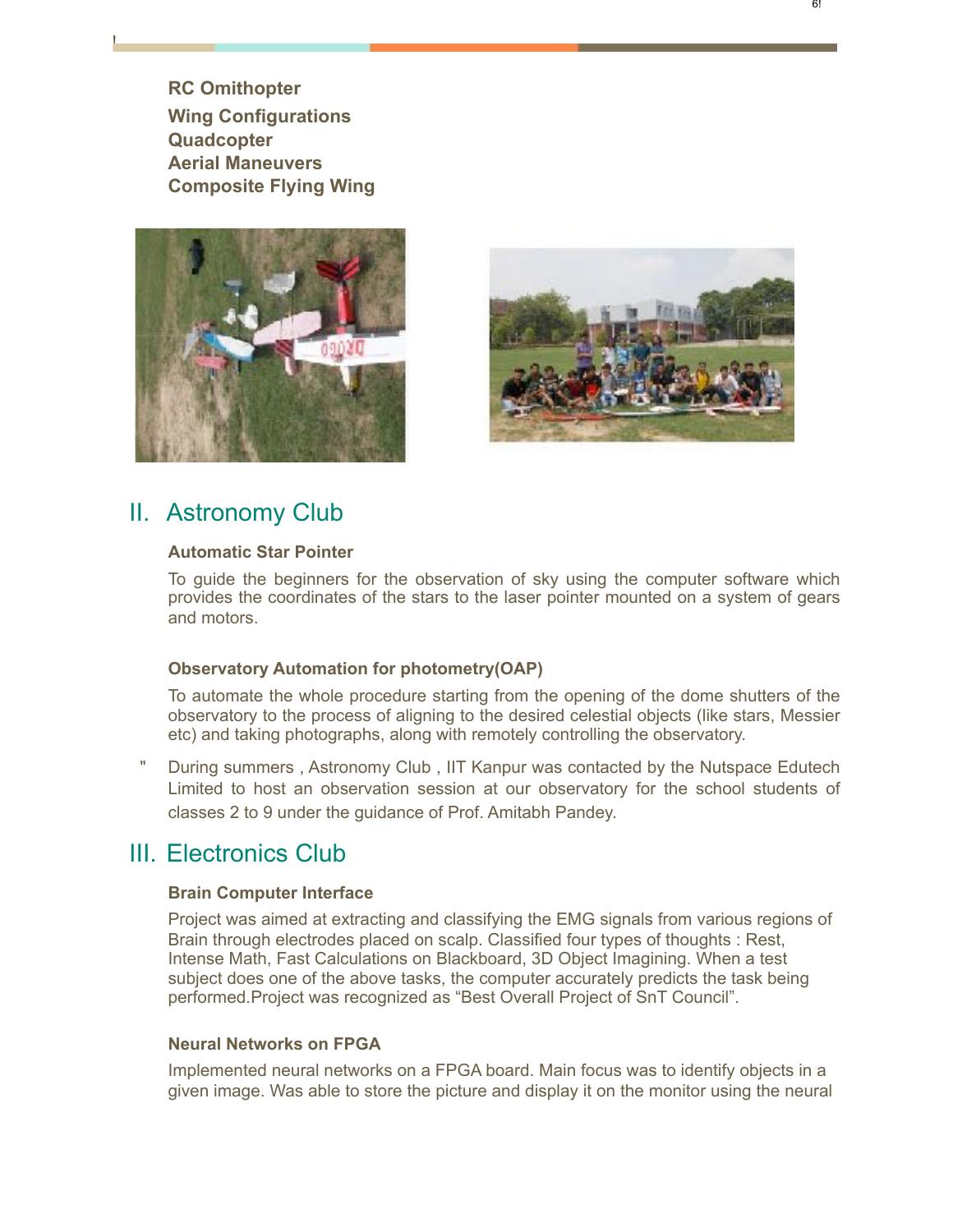network algorithms.Project was awarded with "Best Documented Project" by SnT Council.

#### **Stereo Vision for the blind**

Implemented a depth map using OpenCV algorithms. Used object classifier to classify all the objects in the vision. Combined above to tell which object is present at what distance. Fused the above arrangement with GPS and map APIs for navigation of the blind.

## IV. Programming Club

#### **Student Search**

!

Student Search platform was developed by a group of 5 students.

#### **Gymkhana Nomination Portal**

Portal for managing nominations for overall Gymkhana Posts.

#### **Depression Therapy Using ChatBot**

An ML navigated bot to detect depression stages and then recommend the therapy through the chatbot.

#### **Puppy Love**

The Puppy Love that happens every year was revamped, with new features in it.

#### **Augmented Reality**

An AR Navigation app, which provided real time directions from two parts.

#### **SnT Web App**

A web app for the SnT council for its year long activities, with an exhaustive admin panel for adding various club coordinators and hobby group leaders, and posts.

#### **Ethical Hacking**

A group of 25 students, divided into 5 teams were trained in aspects of ethical hacking and computer security, prepared them for Capture the Flag contests and discovering vulnerabilities in different web pages.

Other major activities included

- " Linux Install Fest
- " Summer Programming Contest (SPC)
- " Weekend Programming Contest (WPC)
- " Freshers' Programming Contest (FPC)

#### V. Robotics Club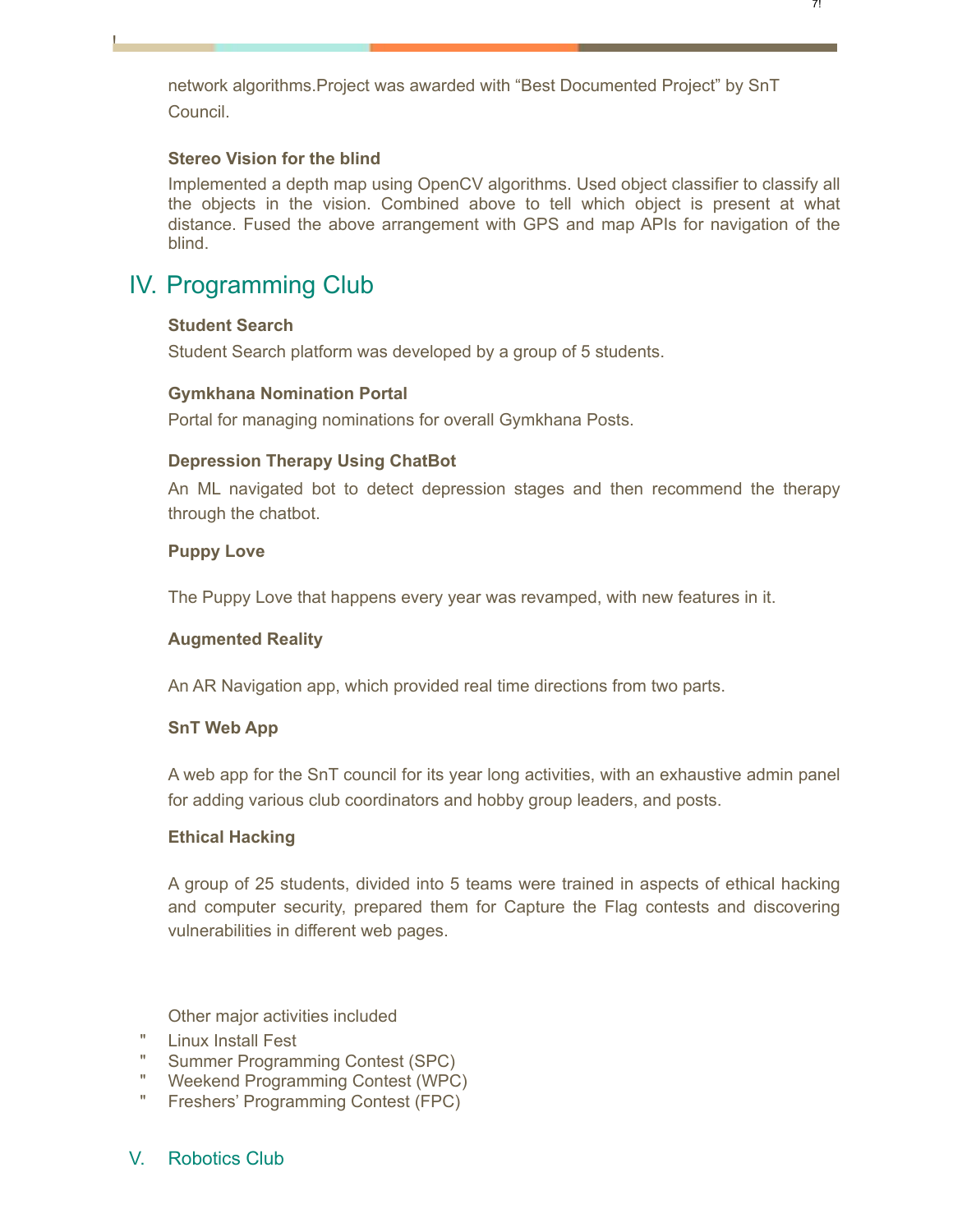#### **Humanoid**

!

The objective of the project was to analyze the gait of Humanoid and identify minimum torque requirements for the joints along with simulation for various tasks for Humanoid.





#### **Club Automation**

Aim of this project was to automate the club activities like lights, fan and opening of door of the club.

#### **AUV Mini Projects**

Team AUV circulated various mini projects under the club for students. Major Projects were Battery Managements System and image Detection of Torpedo targets.

#### **Prosthetic Arm**

A 5 DOF Prosthetic Arm capable of replicating human hand motions.





#### **Andro-Bot**

Aimed to build a home assistant with an android platform on its top can locate around the house and be your personal home assistant.

## VI. Rubik's Cube Hobby Group

#### **Blindfolded Solving**

Students explored blindfolded solving. The aim of the project was to learn the techniques for memorization and solving that enable one to solve the cube